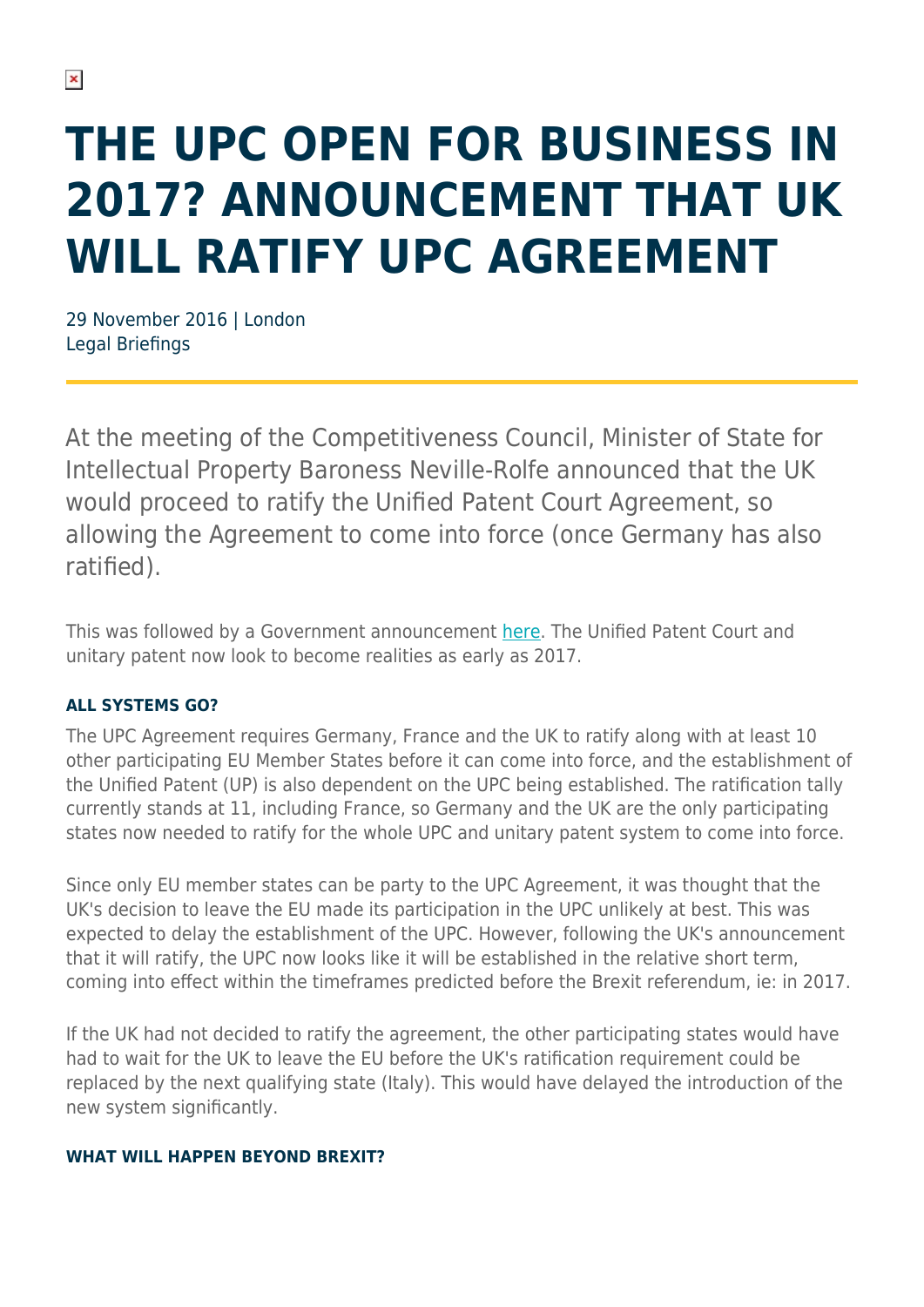Discussions are taking place as to whether the UK can remain in the UPC/UP system in future even if no longer an EU member state. A Counsel's Opinion sought by Herbert Smith Freehills and representative UK IP bodies has been published (see our e-bulletin on this [here](https://www.herbertsmithfreehills.com/latest-thinking/counsels-opinion-sought-by-uk-ip-groups-in-relation-to-the-upc-and-brexit)) – and notes that if the UK ratified the UPCA, without amendment, and subsequently left the EU, any divisions of the UPC in the UK would have to cease operating. The transitional consequences of this are matters of detail to be negotiated as part of the UK's exit negotiations.

If the UK cannot continue to take part in the UPC beyond Brexit, it will become one of the European jurisdictions where separate patent protection will need to continue to be sought following the introduction of the new UPC/UP system, as will be the case in Spain, Croatia and Poland – where there will be no means of enforcement of UPs. The seat of the central division of the UPC dealing in particular with pharmaceuticals is due to be established in London. Should the UK no longer be allowed to continue as part of the UPC system post-Brexit, it is thought likely this would move to Milan.

#### **HOW WILL ALL THESE DEVELOPMENTS AFFECT YOUR PATENT LITIGATION STRATEGY?**

Strategic patent litigation will still be a priority across Europe even once the UPC is in place since the transitional period allows a certain amount of dual jurisdiction between national courts and the UPC, and enforcement in non-UPC states will also need to be done locally. Judgments obtained in the UK courts will continue to be respected and influential following Brexit. If the UK is unable to continue within the UPC, we expect UK judgments to be of equivalent value before the UPC as they are currently before the separate patent courts of European countries. This is due to the UK courts' expertise in patent litigation - particularly in pharmaceuticals and life sciences, strong links with judges in European jurisdictions, and contribution to the development of the court and training of UPC judges.

This development is one which will require a mindset change, pushing the UPC back up the agenda for innovative companies. The June referendum raised questions regarding whether the UPC would go ahead, and when. These questions are now answered, and discussion moves on to what happens next – companies should continue to factor in the UPC and Unified Patent in formulating filing and enforcement strategies.

This is an unexpected but welcome development, as the UK's decision has not delayed the establishment of the UPC as was feared. For the UK, this might generate goodwill which will help in subsequent negotiations. There remains significant uncertainty as to what will happen once UK leaves the EU – in particular, if the London division is up and running, and any transitional mechanisms for litigation which might be in progress in the UPC when Brexit happens.

#### **[< SEE MORE ON OUR UPC AND UP HUB](https://www.herbertsmithfreehills.com/upc)**